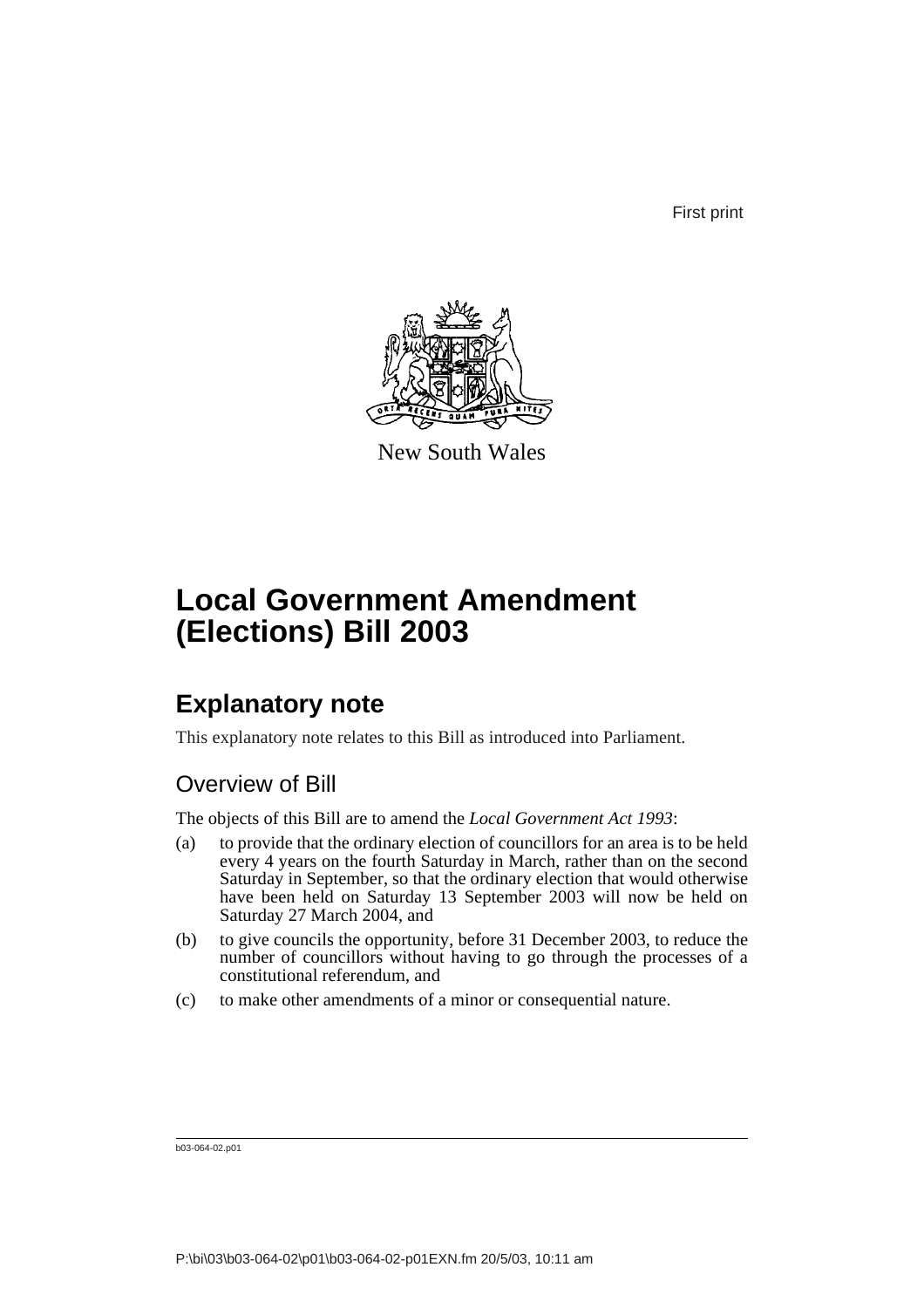Explanatory note

### Outline of provisions

**Clause 1** sets out the name (also called the short title) of the proposed Act.

**Clause 2** provides for the commencement of the proposed Act on a day or days to be appointed by proclamation.

**Clause 3** is a formal provision that gives effect to the amendments to the *Local Government Act 1993* set out in Schedule 1.

### **Schedule 1 Amendments**

**Schedule 1 [1]** amends section 287 to change the date of the quadrennial ordinary election of councillors from the second Saturday in September to the fourth Saturday in March. The ordinary election that was to have been held on Saturday 13 September 2003 will now be held on Saturday 27 March 2004.

**Schedule 1 [2]–[4]** make consequential amendments with respect to the election of a mayor by the councillors, the period before an ordinary election during which a by-election may be dispensed with (which, in the Bill, is increased from just over  $\dot{9}$  months to just under 12 months), and the lodging of returns disclosing pecuniary interests.

**Schedule 1** [15] enacts provisions of a transitional nature as a result of these changes. It provides that mayors, deputy mayors who are elected for the mayoral term, councillors, chairpersons of county councils, and deputy chairpersons of county councils, who hold office immediately before the second Saturday in September 2003 are to continue in their offices until the ordinary election to be held on the fourth Saturday in March 2004. **Schedule 1 [5]** enables the making of regulations of a savings or transitional nature consequent on the enactment of the proposed Act.

**Schedule 1 [6]–[14]** make consequential amendments to the timetable set for the phasing-in of the new membership requirements for the registration of local government parties that were introduced by the *Local Government Amendment Act 2000*.

**Schedule 1 [15]** also enables the Minister for Local Government to approve a reduction in the number of councillors of a council if the council makes such an application before 31 December 2003. Public notice must be given of the application and submissions may be made to the Minister concerning it by interested members of the public. This process will avoid the need for a constitutional referendum to be held to effect the reduction.

Explanatory note page 2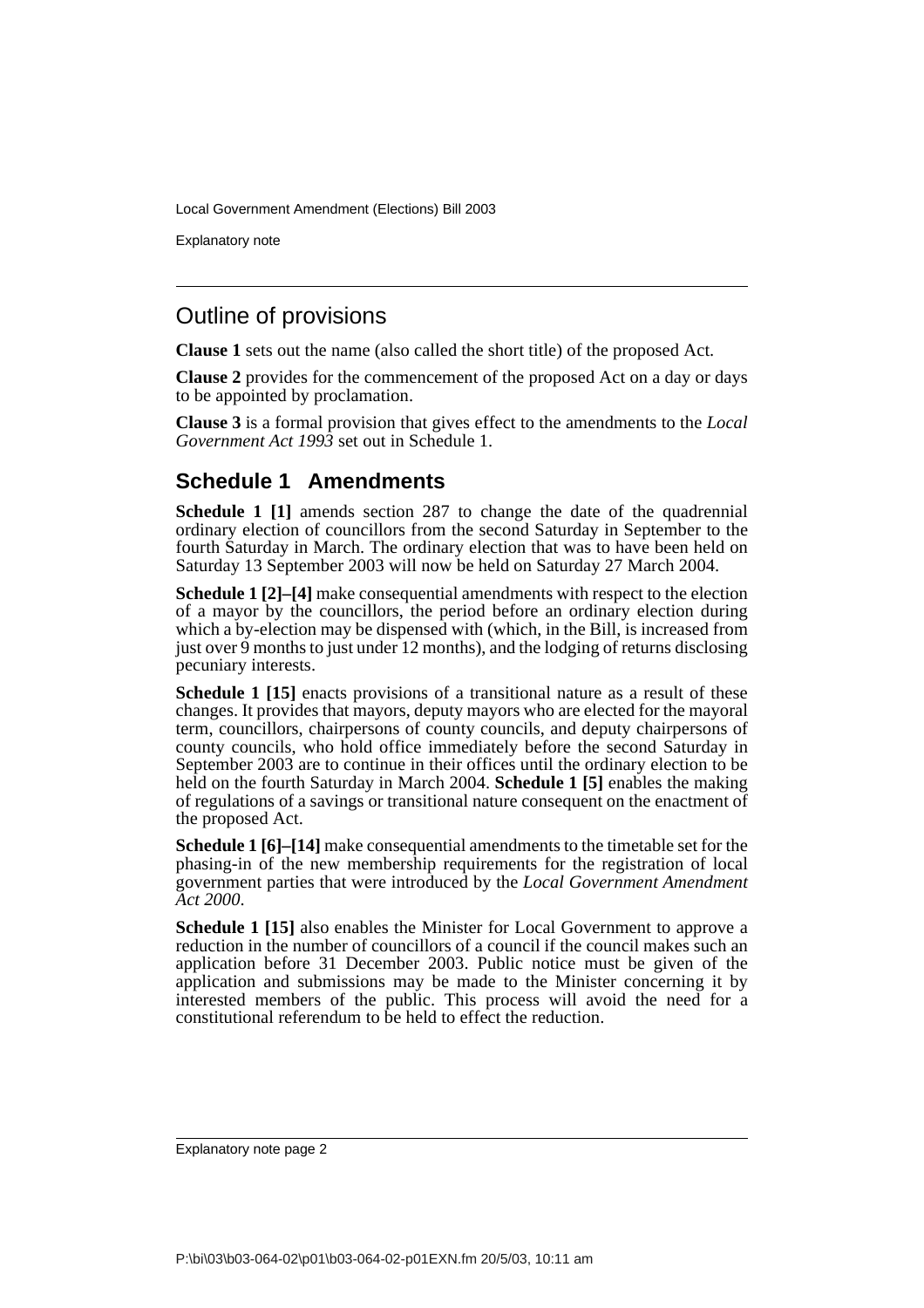First print



New South Wales

# **Local Government Amendment (Elections) Bill 2003**

## **Contents**

|    |                                              | Page          |
|----|----------------------------------------------|---------------|
| 1. | Name of Act                                  |               |
| 2  | Commencement                                 | 2             |
| 3  | Amendment of Local Government Act 1993 No 30 | $\mathcal{P}$ |
|    | Schedule 1 Amendments                        | 3             |

b03-064-02.p01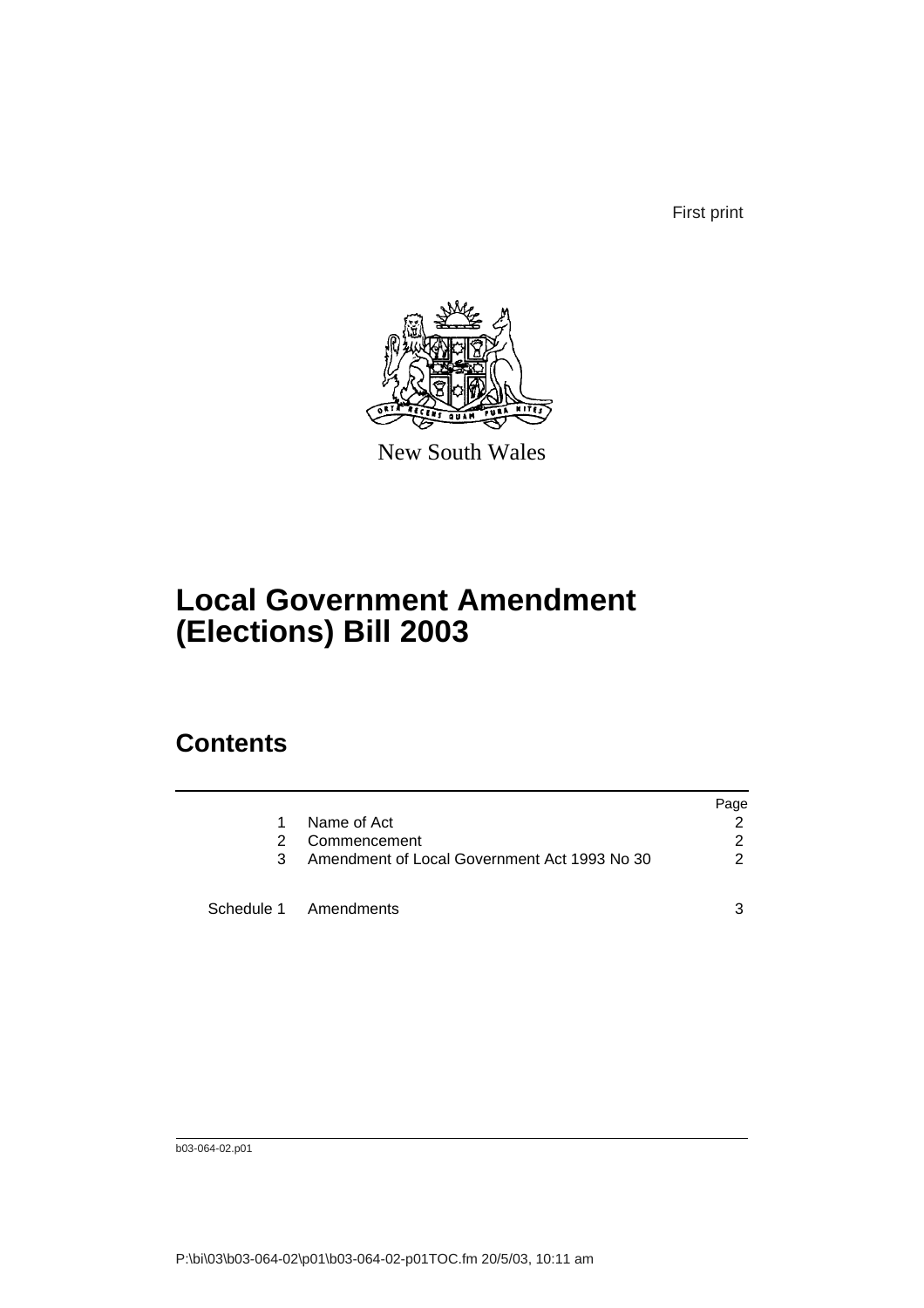**Contents** 

Page

Contents page 2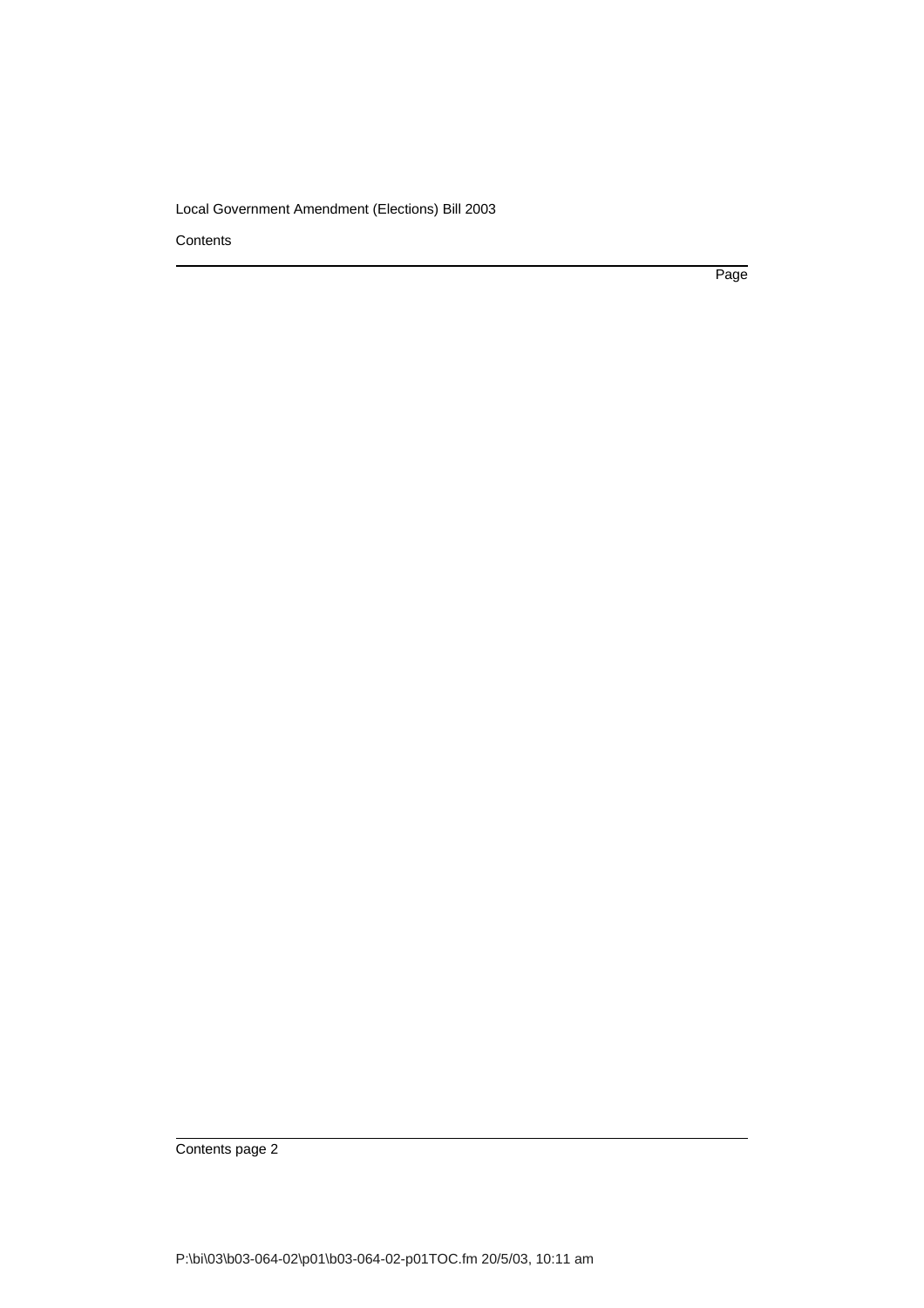

New South Wales

## **Local Government Amendment (Elections) Bill 2003**

No , 2003

#### **A Bill for**

An Act to amend the *Local Government Act 1993* with respect to the ordinary election of councillors and other persons to civic office; to facilitate a decrease in the number of councillors of a council; and for other purposes.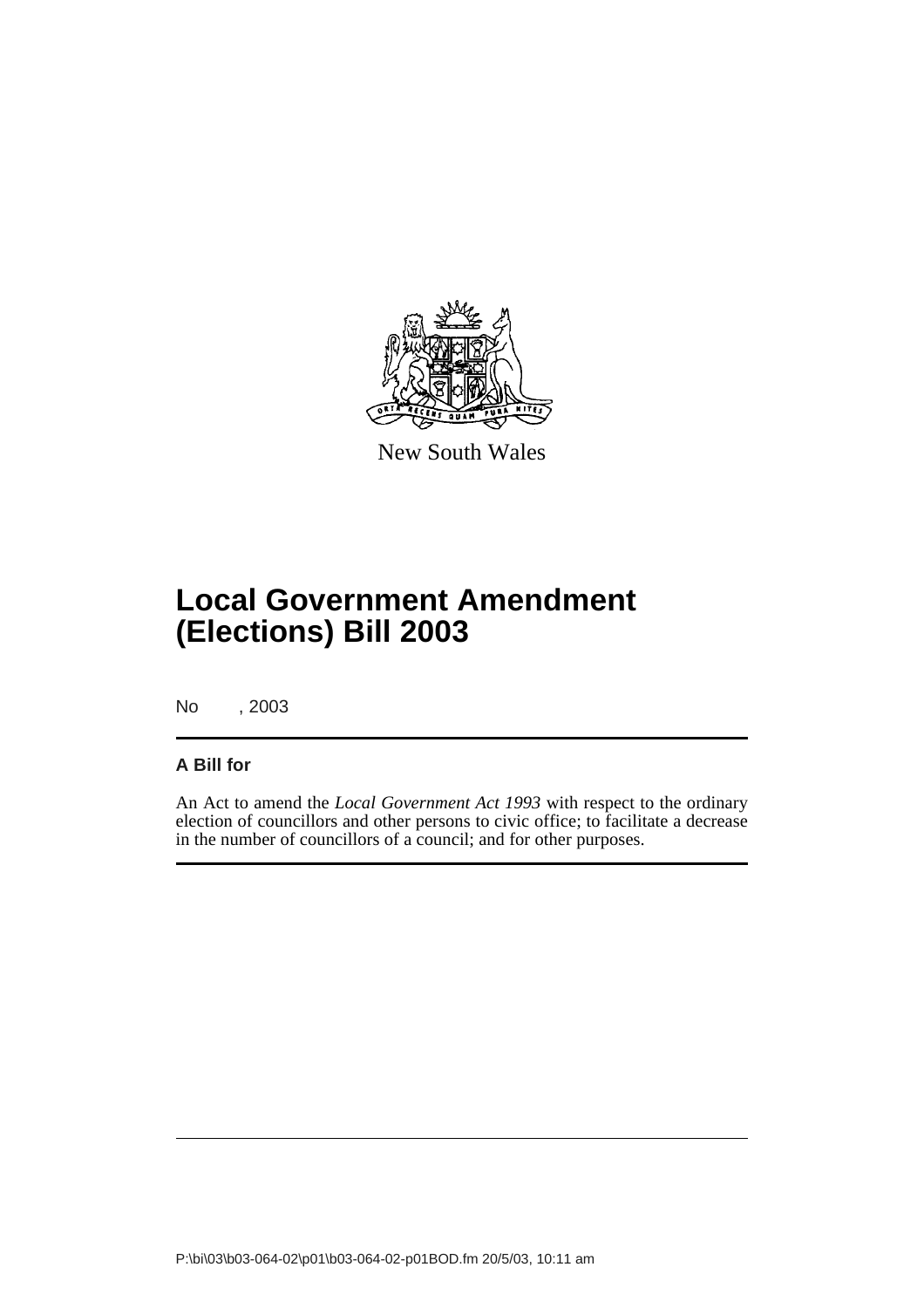<span id="page-5-2"></span><span id="page-5-1"></span><span id="page-5-0"></span>

| The Legislature of New South Wales enacts:<br>Name of Act<br>1<br>This Act is the <i>Local Government Amendment (Elections) Act 2003</i> .<br><b>Commencement</b><br>$\mathbf{2}$<br>This Act commences on a day or days to be appointed by | 1                                                                            |                |
|---------------------------------------------------------------------------------------------------------------------------------------------------------------------------------------------------------------------------------------------|------------------------------------------------------------------------------|----------------|
|                                                                                                                                                                                                                                             |                                                                              | 2              |
|                                                                                                                                                                                                                                             |                                                                              | 3              |
|                                                                                                                                                                                                                                             |                                                                              | $\overline{4}$ |
|                                                                                                                                                                                                                                             | proclamation.                                                                | 5<br>6         |
| 3                                                                                                                                                                                                                                           | <b>Amendment of Local Government Act 1993 No 30</b>                          | $\overline{7}$ |
|                                                                                                                                                                                                                                             | The <i>Local Government Act 1993</i> is amended as set out in<br>Schedule 1. | 8<br>9         |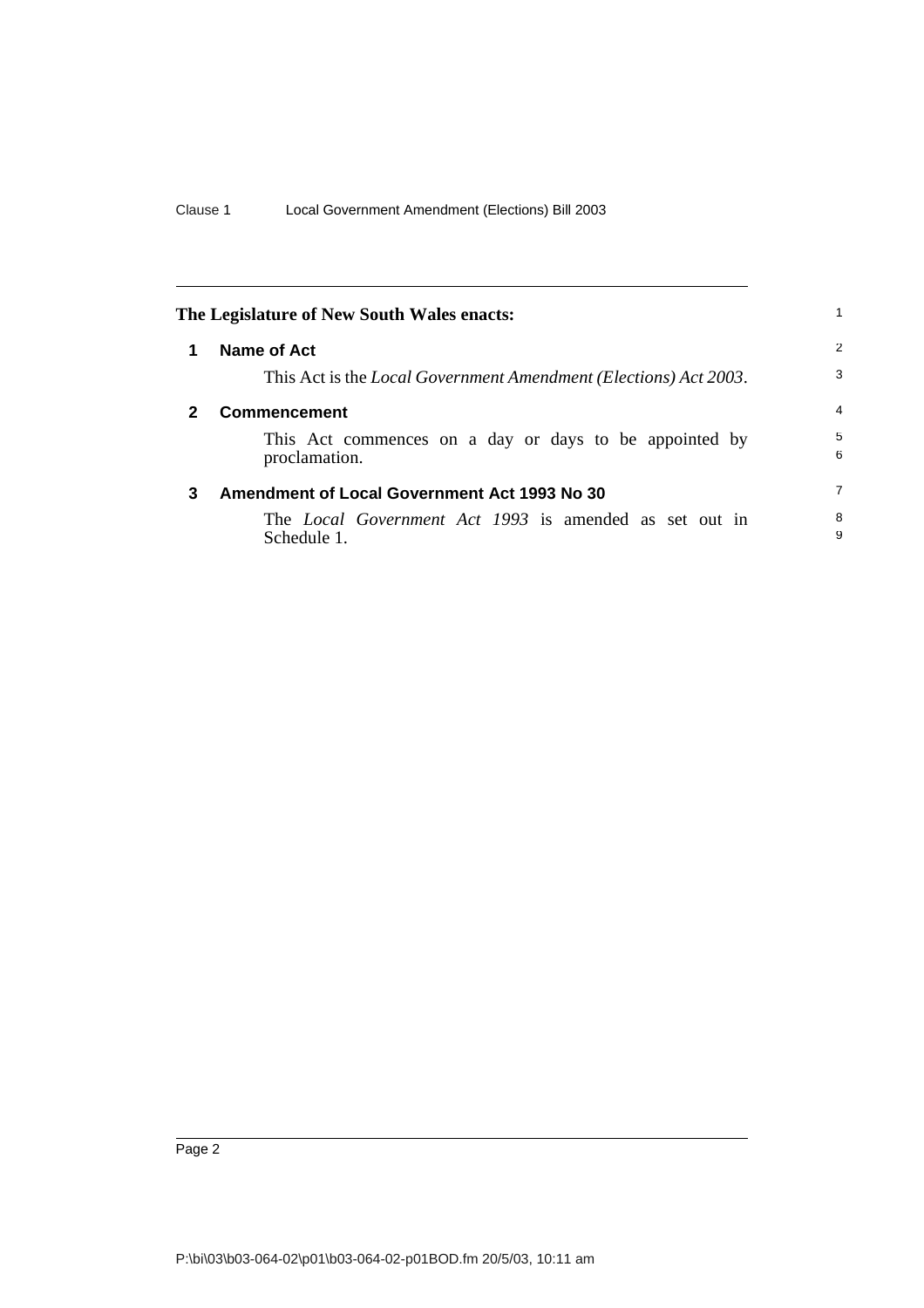Amendments Schedule 1

 $\bar{\psi}$ 

<span id="page-6-0"></span>

|       | <b>Schedule 1 Amendments</b><br>(Section 3)                                                                                                                                              | 1<br>$\overline{2}$ |
|-------|------------------------------------------------------------------------------------------------------------------------------------------------------------------------------------------|---------------------|
| $[1]$ | Section 287 When is an ordinary election of councillors held?                                                                                                                            | 3                   |
|       | Omit section 287 (1). Insert instead:                                                                                                                                                    | 4                   |
|       | An ordinary election of the councillors for an area is to be held<br>(1)<br>on the fourth Saturday of March 2004 and on the fourth<br>Saturday of March in every fourth year after 2004. | 5<br>6<br>7         |
| [2]   | Section 290 When is an election of a mayor by the councillors to<br>be held?                                                                                                             | 8<br>9              |
|       | Omit "September" from section 290 (1) (b). Insert instead "March".                                                                                                                       | 10                  |
| $[3]$ | <b>Section 294 Dispensing with by-elections</b>                                                                                                                                          | 11                  |
|       | Omit "1 January" from section 294 (1). Insert instead "1 April".                                                                                                                         | 12                  |
| [4]   | Section 449 Returns disclosing interests of councillors and<br>designated persons                                                                                                        | 13<br>14            |
|       | Omit "in the previous year" from section 449 (2).                                                                                                                                        | 15                  |
|       | Insert instead "in that year or the previous year".                                                                                                                                      | 16                  |
| [5]   | Schedule 8 Savings, transitional and other provisions consequent<br>on the enactment of other Acts                                                                                       | 17<br>18            |
|       | Insert at the end of clause $1(1)$ :                                                                                                                                                     | 19                  |
|       | Local Government Amendment (Elections) Act 2003                                                                                                                                          | 20                  |
| [6]   | Schedule 8, clause 60                                                                                                                                                                    | 21                  |
|       | Omit "7 September 2003" wherever occurring in clause 60 (2) and (3).                                                                                                                     | 22                  |
|       | Insert instead "21 March 2004".                                                                                                                                                          | 23                  |
| $[7]$ | Schedule 8, clause 60 (8) (a) and (b)                                                                                                                                                    | 24                  |
|       | Omit "1 August 2003" wherever occurring.                                                                                                                                                 | 25                  |
|       | Insert instead "1 September 2003".                                                                                                                                                       | 26                  |
| [8]   | Schedule 8, clause 60 (8) (b)                                                                                                                                                            | 27                  |
|       | Omit "8 August 2003". Insert instead "1 November 2003".                                                                                                                                  | 28                  |

Page 3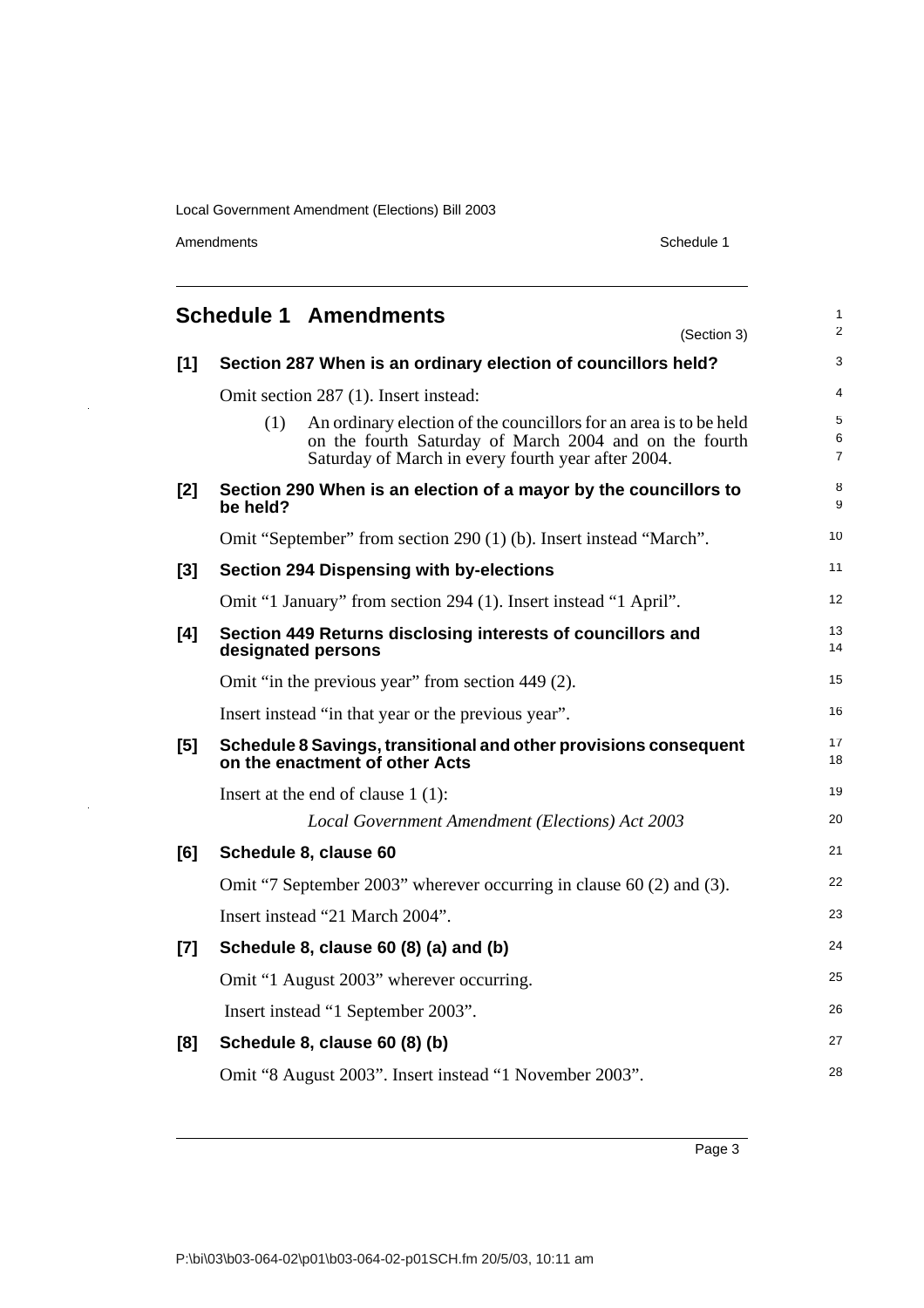Schedule 1 Amendments

| [9]    | Schedule 8, clause 60 (8)                                                                                                                                                                                                                                                | 1                          |
|--------|--------------------------------------------------------------------------------------------------------------------------------------------------------------------------------------------------------------------------------------------------------------------------|----------------------------|
|        | Omit "14 September 2003". Insert instead "28 March 2004".                                                                                                                                                                                                                | $\overline{c}$             |
| $[10]$ | Schedule 8, clause 60 (9)                                                                                                                                                                                                                                                | 3                          |
|        | Omit "13 September 2003". Insert instead "27 March 2004".                                                                                                                                                                                                                | 4                          |
| $[11]$ | Schedule 8, clause 60 (9) (b)                                                                                                                                                                                                                                            | 5                          |
|        | Omit "1 August 2003". Insert instead "1 September 2003".                                                                                                                                                                                                                 | 6                          |
| $[12]$ | Schedule 8, clause 60 (9) (b)                                                                                                                                                                                                                                            | 7                          |
|        | Omit "8 August 2003". Insert instead "1 November 2003".                                                                                                                                                                                                                  | 8                          |
| $[13]$ | Schedule 8, clause 60 (9) (c)                                                                                                                                                                                                                                            | 9                          |
|        | Omit "8 August 2003". Insert instead "1 November 2003".                                                                                                                                                                                                                  | 10                         |
| $[14]$ | Schedule 8, clause 61 (a)                                                                                                                                                                                                                                                | 11                         |
|        | Omit "6 September 2003". Insert instead "20 March 2004".                                                                                                                                                                                                                 | 12                         |
| $[15]$ | <b>Schedule 8</b>                                                                                                                                                                                                                                                        | 13                         |
|        | Insert at the end of Schedule 8 with appropriate Part and clause numbers:                                                                                                                                                                                                | 14                         |
|        | <b>Part</b><br>Provisions consequent on the<br>enactment of the Local Government<br><b>Amendment (Elections) Act 2003</b>                                                                                                                                                | 15<br>16<br>17             |
|        | Interpretation                                                                                                                                                                                                                                                           | 18                         |
|        | In this Part, if the ordinary election proposed to be held on<br>Saturday 27 March 2004 is, pursuant to an order under section<br>288, held on a subsequent Saturday, a reference to Saturday<br>27 March 2004 is taken to be a reference to the subsequent<br>Saturday. | 19<br>20<br>21<br>22<br>23 |
|        | Term of office—mayors elected by electors and deputy mayors<br>of such mayors                                                                                                                                                                                            | 24<br>25                   |
|        | (1)<br>This clause applies to:                                                                                                                                                                                                                                           | 26                         |
|        | a mayor who is elected to that office by the electors, and<br>(a)                                                                                                                                                                                                        | 27                         |
|        |                                                                                                                                                                                                                                                                          |                            |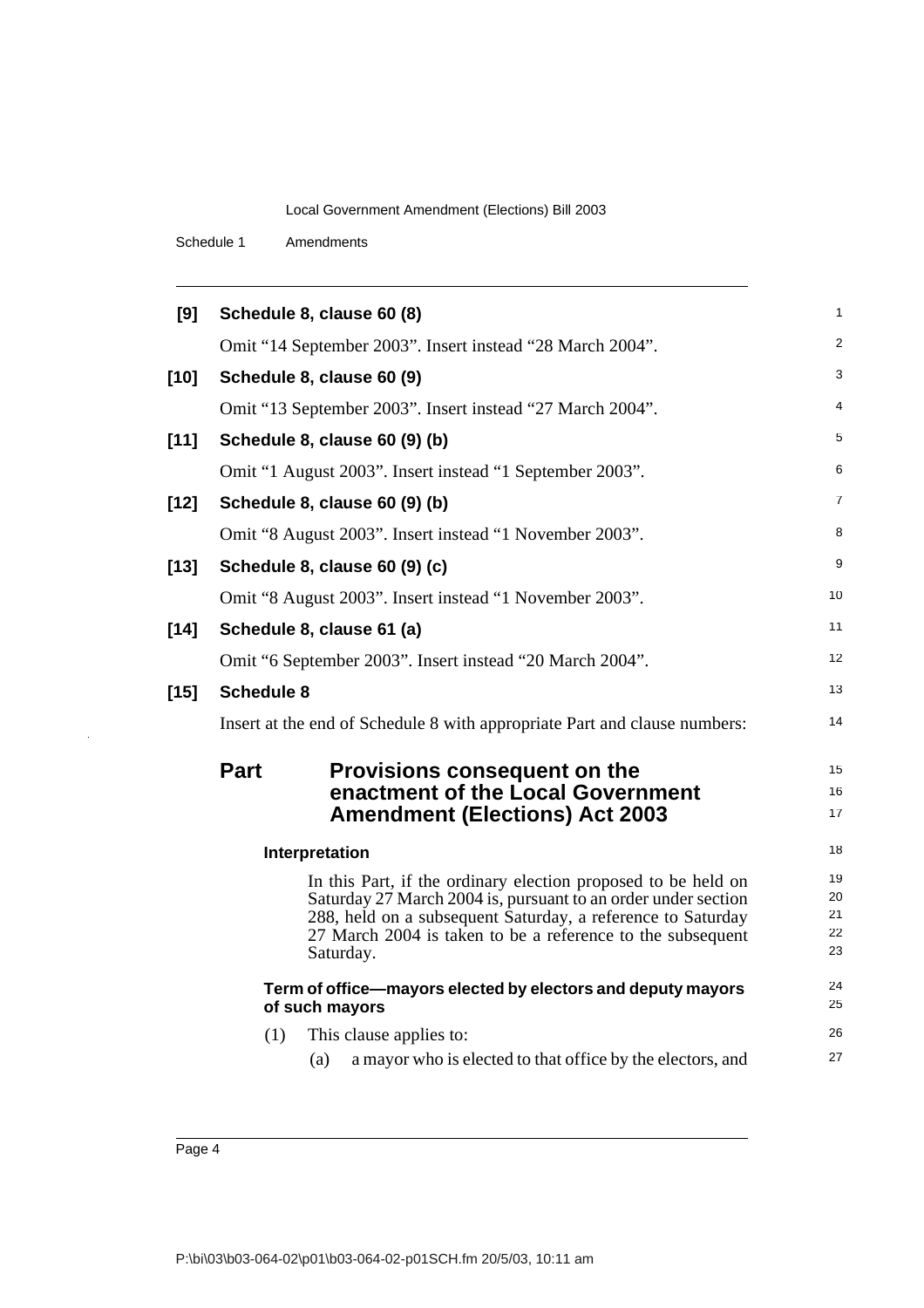Amendments Schedule 1

|     | (b)   | a deputy mayor of such a mayor who, under section 231<br>$(2)$ , is elected for the mayoral term,                                                                                                                                                                    | $\mathbf{1}$<br>2             |
|-----|-------|----------------------------------------------------------------------------------------------------------------------------------------------------------------------------------------------------------------------------------------------------------------------|-------------------------------|
|     | 2003. | who holds office immediately before Saturday 13 September                                                                                                                                                                                                            | 3<br>4                        |
| (2) |       | In relation to a person to whom this clause applies:                                                                                                                                                                                                                 | 5                             |
|     | (a)   | the person's term of office is extended to the day on<br>which the mayor's successor is declared to be elected to<br>the office of mayor following the election to be held on<br>Saturday 27 March 2004, and                                                         | 6<br>$\overline{7}$<br>8<br>9 |
|     | (b)   | the person's office does not become vacant until the<br>expiration of the term, as extended by paragraph (a),<br>unless a casual vacancy occurs in the person's office on<br>or after Saturday 13 September 2003 and before the day<br>referred to in paragraph (a). | 10<br>11<br>12<br>13<br>14    |
|     |       | Term of office—mayors elected by councillors, deputy mayors<br>of such mayors, councillors, chairpersons of county councils<br>and deputy chairpersons of county councils                                                                                            | 15<br>16<br>17                |
| (1) |       | This clause applies to:                                                                                                                                                                                                                                              | 18                            |
|     | (a)   | a mayor who is elected to that office by the councillors,<br>and                                                                                                                                                                                                     | 19<br>20                      |
|     | (b)   | a deputy mayor of such a mayor who, under section 231<br>$(2)$ , is elected for the mayoral term, and                                                                                                                                                                | 21<br>22                      |
|     | (c)   | a councillor, and                                                                                                                                                                                                                                                    | 23                            |
|     | (d)   | the chairperson of a county council, and                                                                                                                                                                                                                             | 24                            |
|     | (e)   | a deputy chairperson of a county council,                                                                                                                                                                                                                            | 25                            |
|     | 2003. | who holds office immediately before Saturday 13 September                                                                                                                                                                                                            | 26<br>27                      |
| (2) |       | In relation to a person to whom this clause applies:                                                                                                                                                                                                                 | 28                            |
|     | (a)   | the person's term of office is extended until Saturday 27<br>March 2004, and                                                                                                                                                                                         | 29<br>30                      |
|     | (b)   | the person's office does not become vacant until<br>Saturday 27 March 2004, unless a casual vacancy<br>occurs in the office on or after Saturday 13 September<br>2003 and before Saturday 27 March 2004.                                                             | 31<br>32<br>33<br>34          |

Page 5